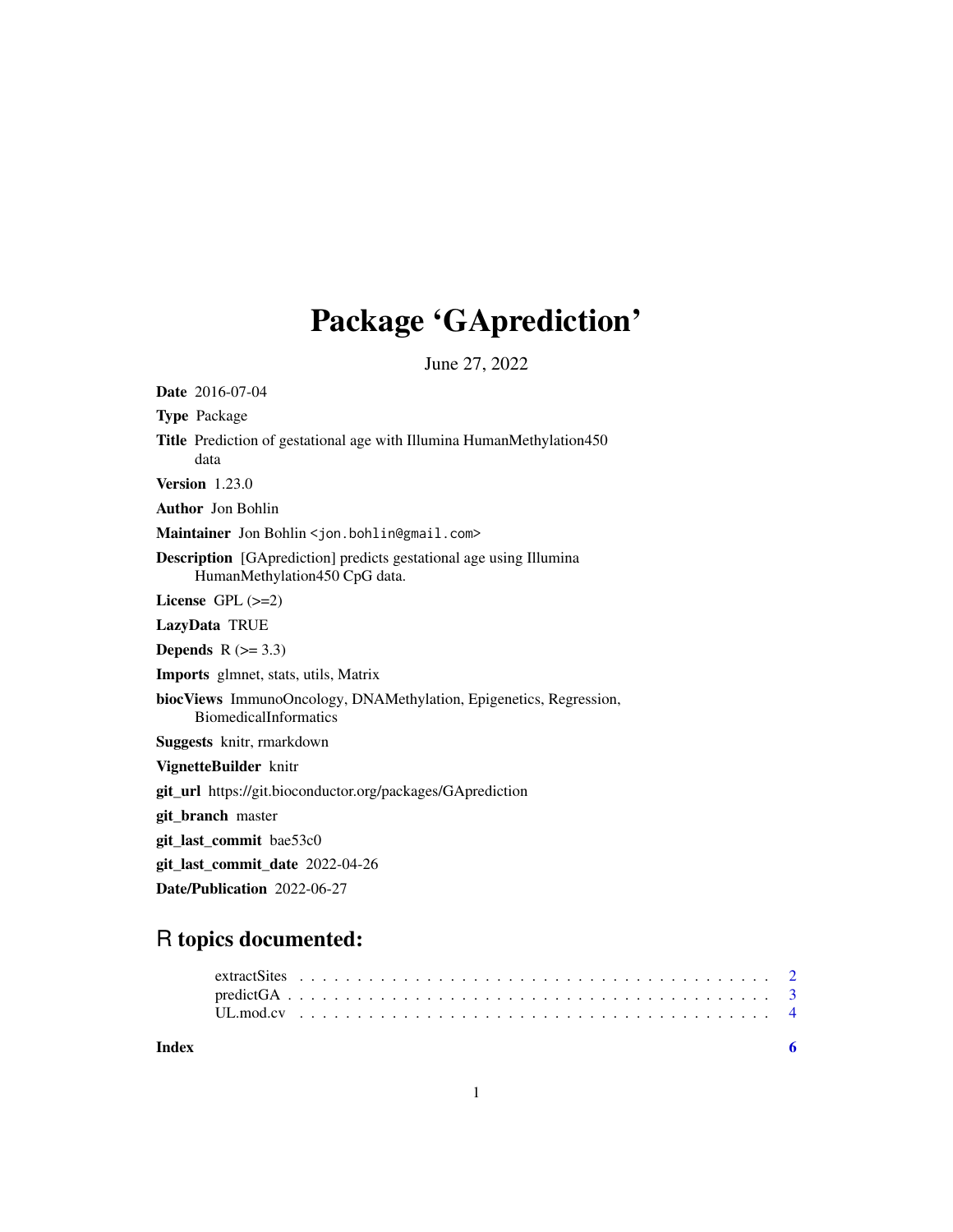#### Description

The function allows the user to extract CpG sites used for gestational age prediction with the function [predictGA](#page-2-1).

#### Usage

```
extractSites(type="se")
```
#### Arguments

The argument type=c("se", "min", "all") can be used to specify which CpGs are to be extracted. "se" designates the CpGs needed by the predictGA function if the penalty term lambda is to be set to one standard error within the minimum, "min" specifies the minimum lambda, while "all" returns the complete sets of CpGs in the [UL.mod.cv](#page-3-1) object.

- a string that can be "se" (default), "min" or "all", depending on which CpGs is wanted by the user.

#### Details

type Use this function if predictGA fails due to missing predictor CpGs, or to see which CpGs are used by [predictGA](#page-2-1) for gestational age prediction.

#### Value

Returns a vector with the requested CpG sites.

#### Author(s)

Jon Bohlin

#### See Also

[predictGA](#page-2-1), [UL.mod.cv](#page-3-1)

#### Examples

CpGs <- extractSites( type="se" )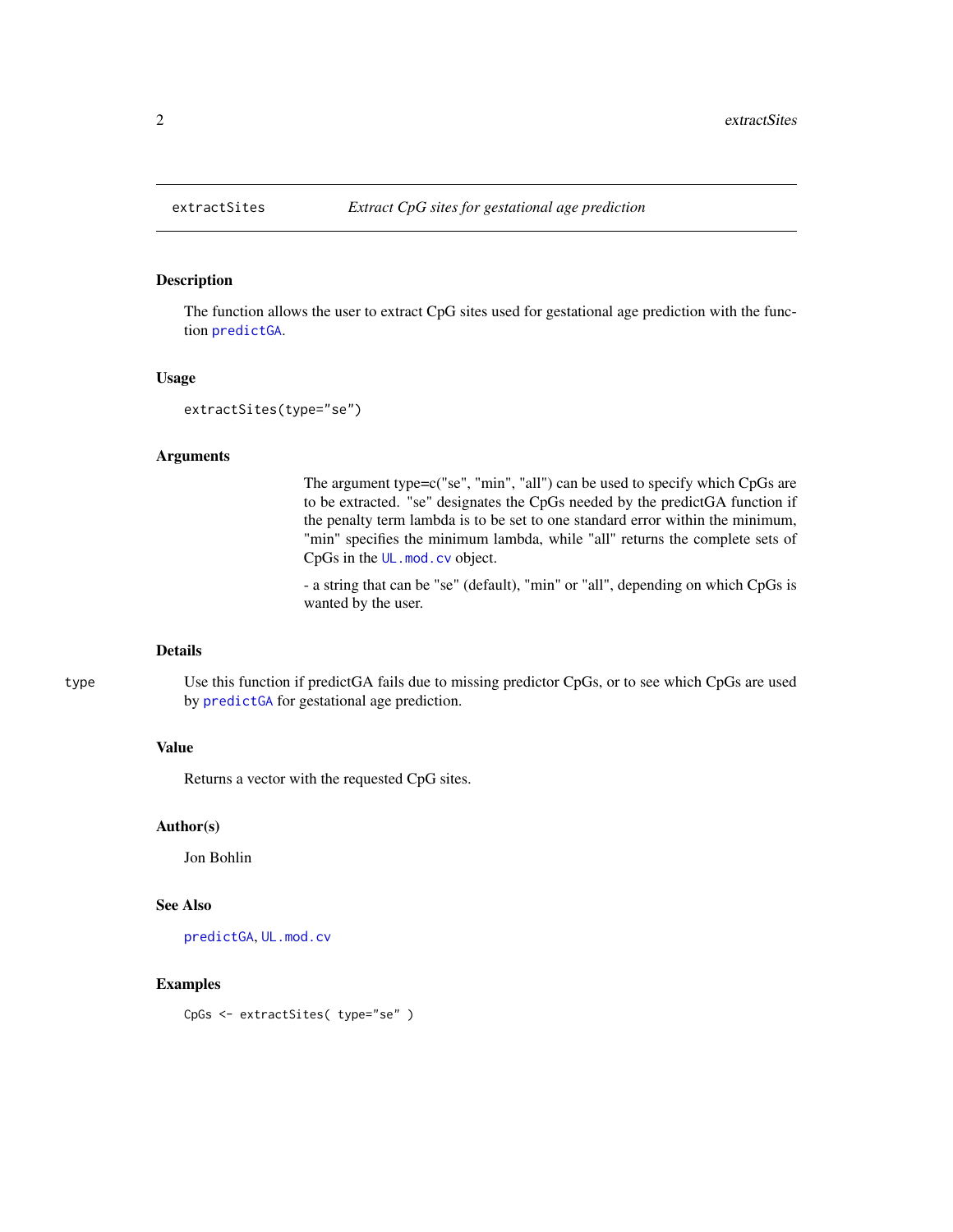<span id="page-2-1"></span><span id="page-2-0"></span>

#### Description

The function predictGA takes a matrix with Illumina HumanMethylation450 type DNA methylation data. Column names must designate CpG sites (i.e. 'cgXXXXXX', X=number) and row names samples IDs.

#### Usage

predictGA(mldat, transp=TRUE, se=TRUE)

#### Arguments

| mldat  | A matrix containing DNA methylation beta values $(0\le -beta\le -1)$                                                                                                                                                       |
|--------|----------------------------------------------------------------------------------------------------------------------------------------------------------------------------------------------------------------------------|
| transp | If TRUE (default), the transpose is automatically taken if the number of rows is<br>greater than the number of columns.                                                                                                    |
| se     | If se=TRUE, the estimated coefficients are based on the prediction model with<br>the lambda penalty term being allowed to vary up to one standard error within<br>the minimum. If se=FALSE, the minimum lambda is assumed. |

#### Details

The minimum lambda (se=FALSE) may result in slightly better predictions, however substantially more CpG sites are needed for estimation. Since the prediction difference is hardly noticeable se=TRUE is the default option.

#### Value

The function returns estimated gestational age predictions, together with samples IDs as row names, in a data.frame object.

#### Note

Requires quite a bit of memory due to the large DNA methylation matrix required for the prediction model.

#### Author(s)

Jon Bohlin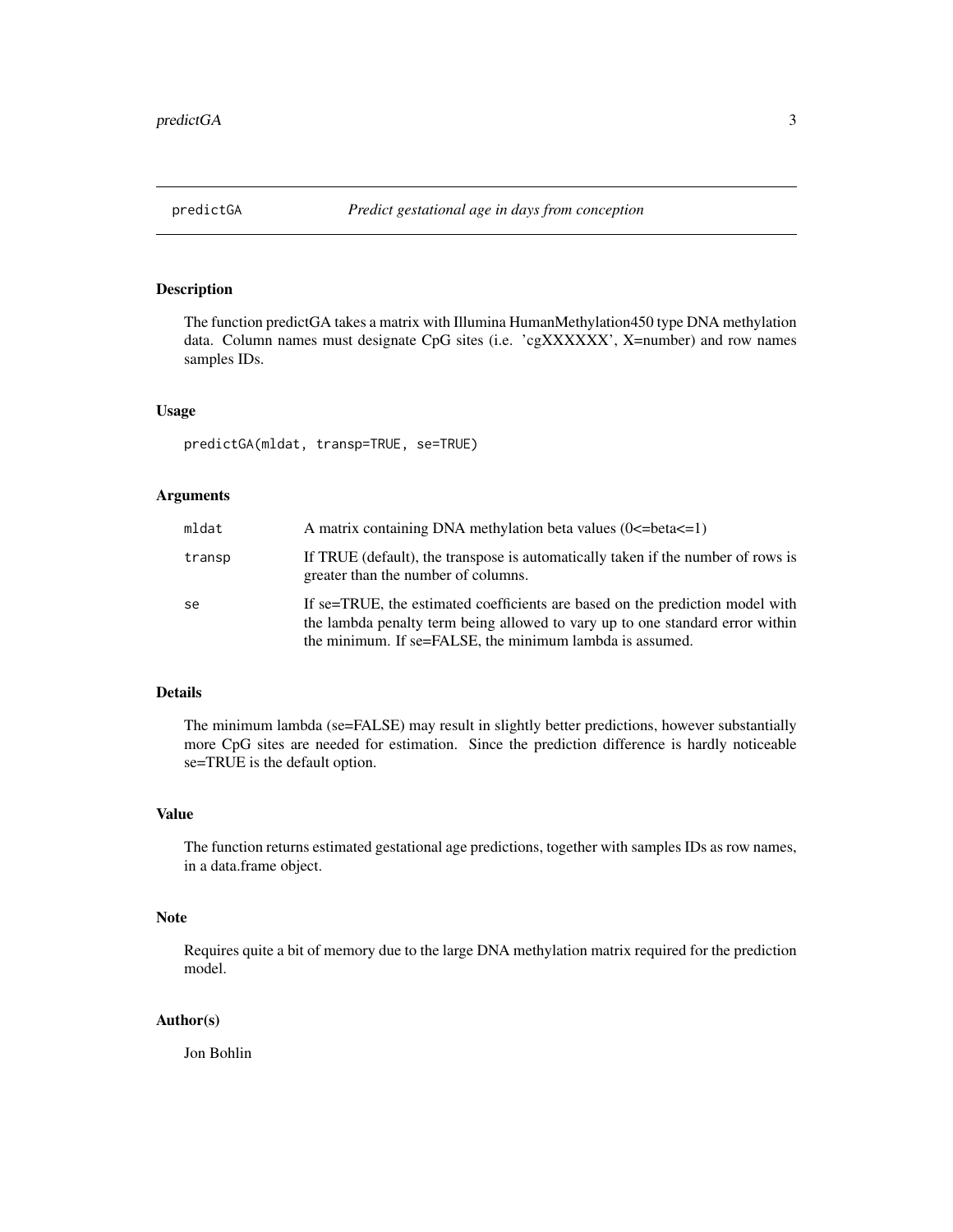#### <span id="page-3-0"></span>References

Jon Bohlin, Siri E. Haaberg, Per Magnus, et al. (2016). Prediction of gestational age based on genome-wide differentially methylated regions. Genome Biology (in review)

Jerome Friedman, Trevor Hastie, Robert Tibshirani (2010). Regularization Paths for Generalized Linear Models via Coordinate Descent. Journal of Statistical Software, 33(1), 1-22. URL http://www.jstatsoft.org/v33/i01/.

#### Examples

```
## Make a mock Illumina HumanMethylation450 type DNA methylation matrix
cpgs <- extractSites( type="se" )
allcpgs <- extractSites( type="all" )
numsamples <- 100
mlmatr <- matrix( NA, ncol=length( allcpgs ), nrow=numsamples )
mlmatr <- data.frame( mlmatr )
for( i in cpgs )
 mlmatr[,i] <- runif( numsamples, min=0, max=1 )
## Perform gestational age prediction
mypred <- predictGA( mlmatr )
```
<span id="page-3-1"></span>

UL.mod.cv *A glmnet-object trained to perform gestational age prediction.*

#### Description

The glmnet-object consists of a Lasso-regression model 'trained' to perform gestational age predictions. It is called by the wrapper function [predictGA](#page-2-1), which is more user-friendly.

#### Details

The trained Lasso-model contains cross-validated estimates of the penalty term lambda that regulates the number of CpG sites needed for gestational age prediction. It is called by the glmnetinherited predict function with a matrix of CpG betas (with values between 0 and 1) that conforms to the Illumina HumanMethylation450 platform. The gestational age estimates used to train the regression model were taken from the MoBa cohort and are based on ultrasound.

#### Source

Magnus P, Irgens LM, Haug K, Nystad W, Skjaerven R, Stoltenberg C, MoBa Study Group. Cohort profile: the Norwegian mother and child cohort study (MoBa). International journal of epidemiology. 2006 Oct 1;35(5):1146-50.

#### References

Jerome Friedman, Trevor Hastie, Robert Tibshirani (2010). Regularization Paths for Generalized Linear Models via Coordinate Descent. Journal of Statistical Software, 33(1), 1-22. URL http://www.jstatsoft.org/v33/i01/.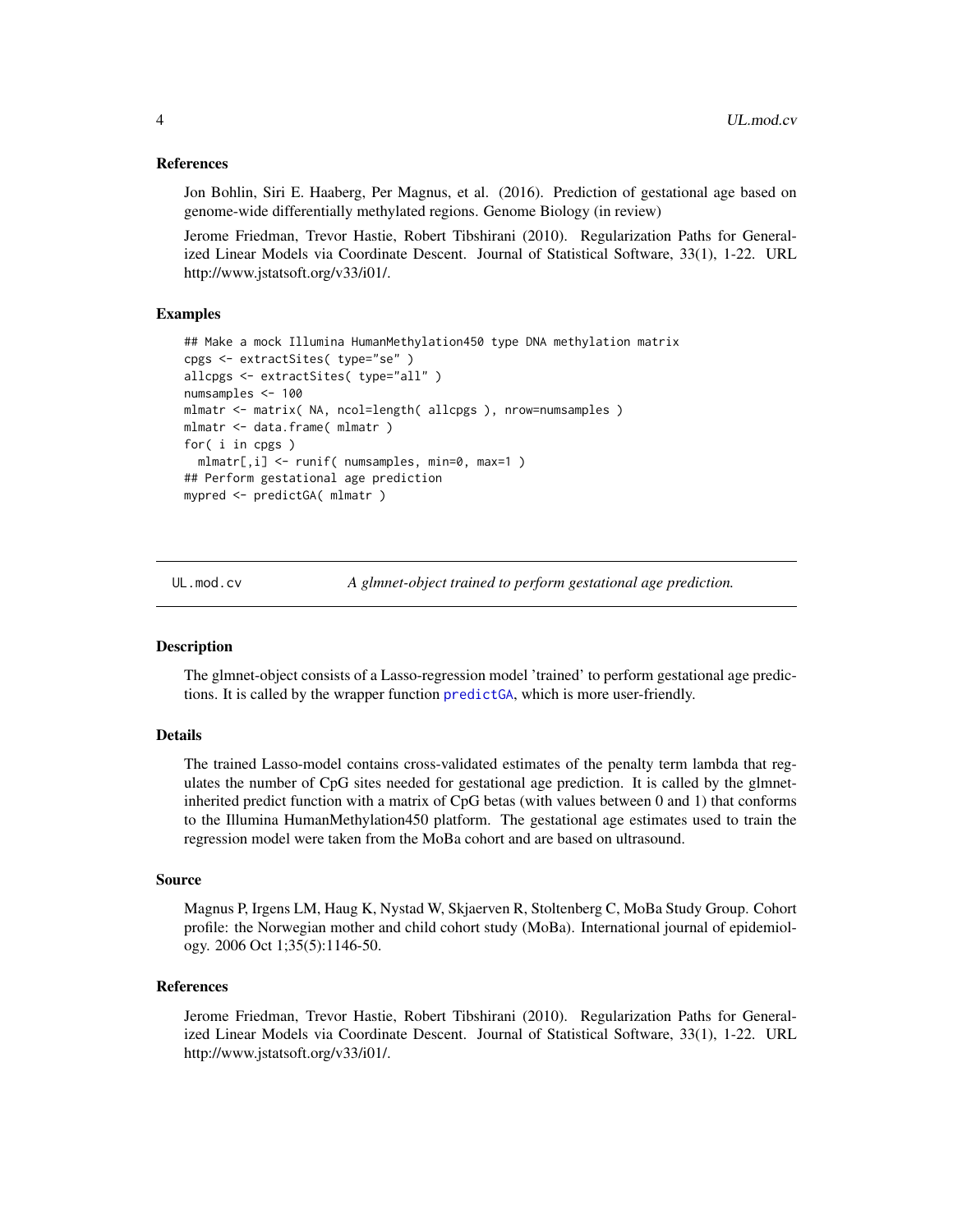#### UL.mod.cv 5

#### Examples

```
## Extract all non-zero regression coefficients
temp <- as.matrix( coef( UL.mod.cv ) )
allNonZeroCoefs <- rownames( temp )[ temp[,1]!=0 ]
allNonZeroCoefs[ -1 ]
```